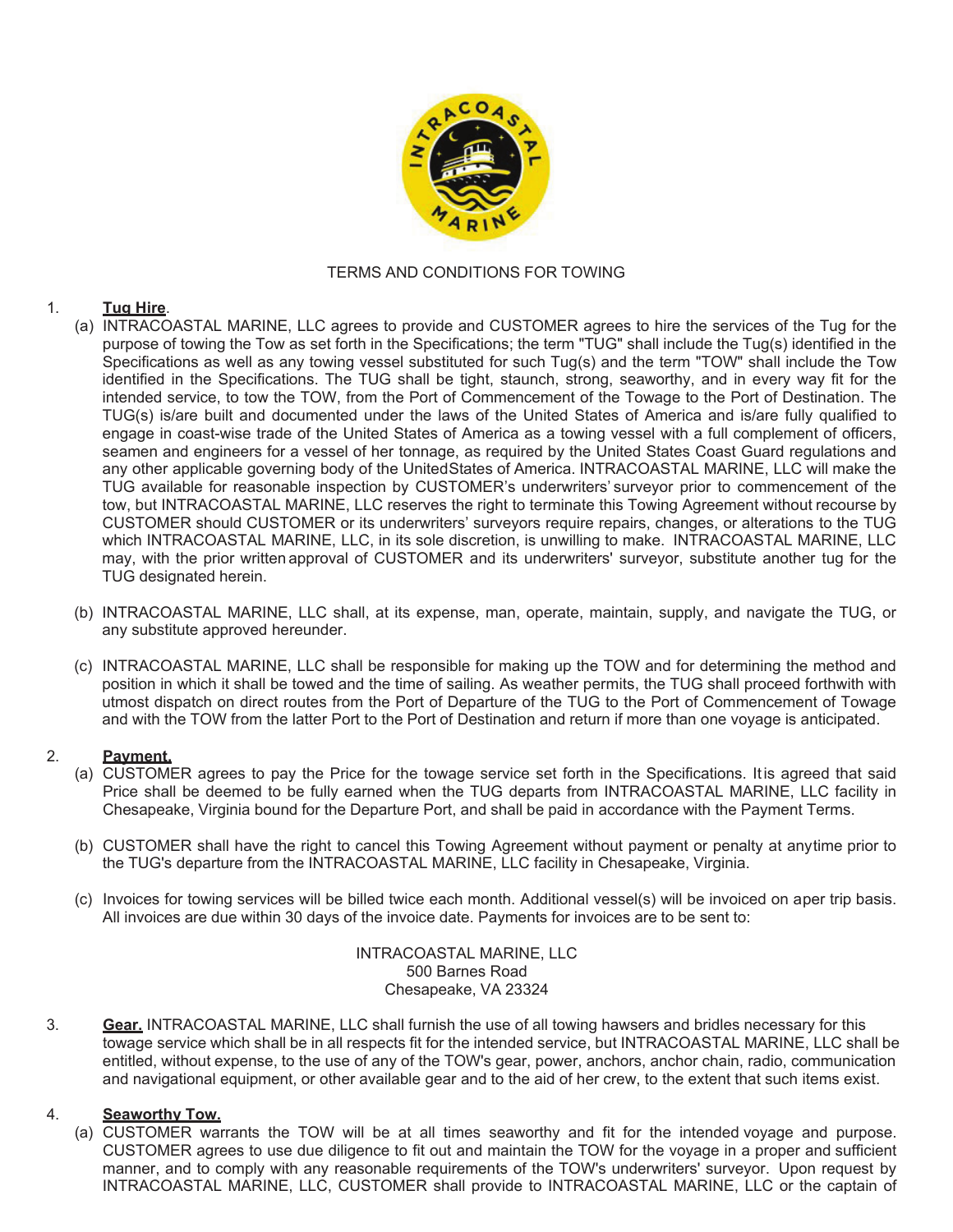the TUG upon the TUG's arrival at the place of departure an unconditional certificate of tow-worthiness for the TOW issued by CUSTOMER's underwriters' surveyors. However, the captain of the TUG shall at all times reserve the right to refuse to undertake any voyage until, in his discretion, he is satisfied that the TOW is in all respects trimmed, prepared, fit and ready for the intended voyage.

- (b) CUSTOMER agrees the TOW will be suitably trimmed and prepared and ready to be towed when the TUG arrives at the place of departure, and CUSTOMER agrees the TOW shall be fitted and equipped with such shapes, signals, navigational and other lights of a type required for the voyage.
- (c) No inspection of the TOW by INTRACOASTAL MARINE, LLC or the captain or crew of the TUG shall constitute approval of the condition of the TOW or otherwise constitute a waiver of CUSTOMER's obligation to provide a seaworthy TOW.
- 5. **Hazardous Cargo.** CUSTOMER shall take all steps necessary to prevent incorporation of any hazardous or noxious substances into cargo to be towed by INTRACOASTAL MARINE, LLC, and shall comply with all local, state and federal laws and regulations pertaining to the carriage of hazardous or noxious substances ("Hazardous Materials"). CUSTOMER shall arrange at its own cost to provide INTRACOASTAL MARINE, LLC and the TUG with all necessary licenses, permits, authorizations and permits required by the TUG and the TOW to undertake and complete any voyage under this Agreement, together with all necessary certification for the TOW to enter or leave all or any ports of call or refuge. CUSTOMER shall comply with all regulations or requirements of the United States Government and governing state law, as appropriate, and shall bear and pay all taxes, fines, expenses or losses incurred or suffered by reason of any failure to so comply. CUSTOMER further agrees to protect, defend, indemnify and hold harmless INTRACOASTAL MARINE, LLC, its TUG(s), and its captain/master and crew against the results of any breach of such obligations by CUSTOMER.

### 6. **Repairs / Loss of Tow.**

- (a) The TUG, during the course of this towage service, may put into port if, after consultation with CUSTOMER, it is determined that repairs or alterations to, or additional equipment for, the TOW are required to permit the TOW to be towed safely to destination. INTRACOASTAL MARINE, LLC shall be entitled to receive, and CUSTOMER shall pay, additional compensation for this delay at the TUG's running and standby rates of hire unless otherwise provided in the Specifications.
- (b) If the TUG and TOW should become separated during the course of the voyage, the TUG shall exert best efforts to stand by and render service in saving the TOW, without any claim for additional compensation or salvage for the time so spent or the services so rendered during such efforts.
- 7. **Safe Berth**. CUSTOMER warrants it will at all times provide a safe berth for the TUG at the Departure Port and the Destination Port.

#### 8. **Liberties and Salvage.**

- (a) At any time during the towage service, the TUG shall have the liberty to sail with or without pilots, or to go to the assistance of vessels in distress for the purpose of saving life or property, to call at any port for fuel, or to land disabled seamen; provided, however, that the TOW shall be left in a position of safety and, at the completion of such diversion, the TUG shall return to the TOW and resume the voyage. In all cases, INTRACOASTAL MARINE, LLC shall notify CUSTOMER of any diversions, including the estimated length of time to complete the diversion, and the place, if any, at which the TOW has been left, but time lost by the TUG under such circumstances shall not entitle INTRACOASTAL MARINE, LLC to additional compensation from CUSTOMER.
- (b) INTRACOASTAL MARINE, LLC shall be entitled, in its sole discretion, to perform the towage and all services related thereto in any reasonable manner and by any reasonable means, methods and routes. The TUG's captain/master shall at all times be in command of the TUG and TOW while underway and shall at his discretion deviate from the course without liability for any purpose including saving life or property or to offer assistance to those in distress. In the event the captain/master reasonably determines that it is unsafe to perform the services contemplated herein due to condition of weather or ice, INTRACOASTAL MARINE, LLC shall not be held liable for delay or consequential damages. INTRACOASTAL MARINE, LLC and the captain/master of the TUG shall have liberty to comply with the order and direction of any pilot or of any person acting or purporting to act under government, local or port authority, without liability.
- 9. **Cargo Value.** CUSTOMER represents and warrants to INTRACOASTAL MARINE, LLC that any cargo on board the TOW has no commercial value, or if it has any such value, it is so small as to be incapable of precise or accurate quantification. CUSTOMER therefore stipulates and agrees that in the event of any loss or damage to cargo, the value of said cargo will be assessed at not more than \$0.10 per gross ton. CUSTOMER further stipulates and agrees that if cargo is to be carried by barge, one barge load shall be considered to be a single package or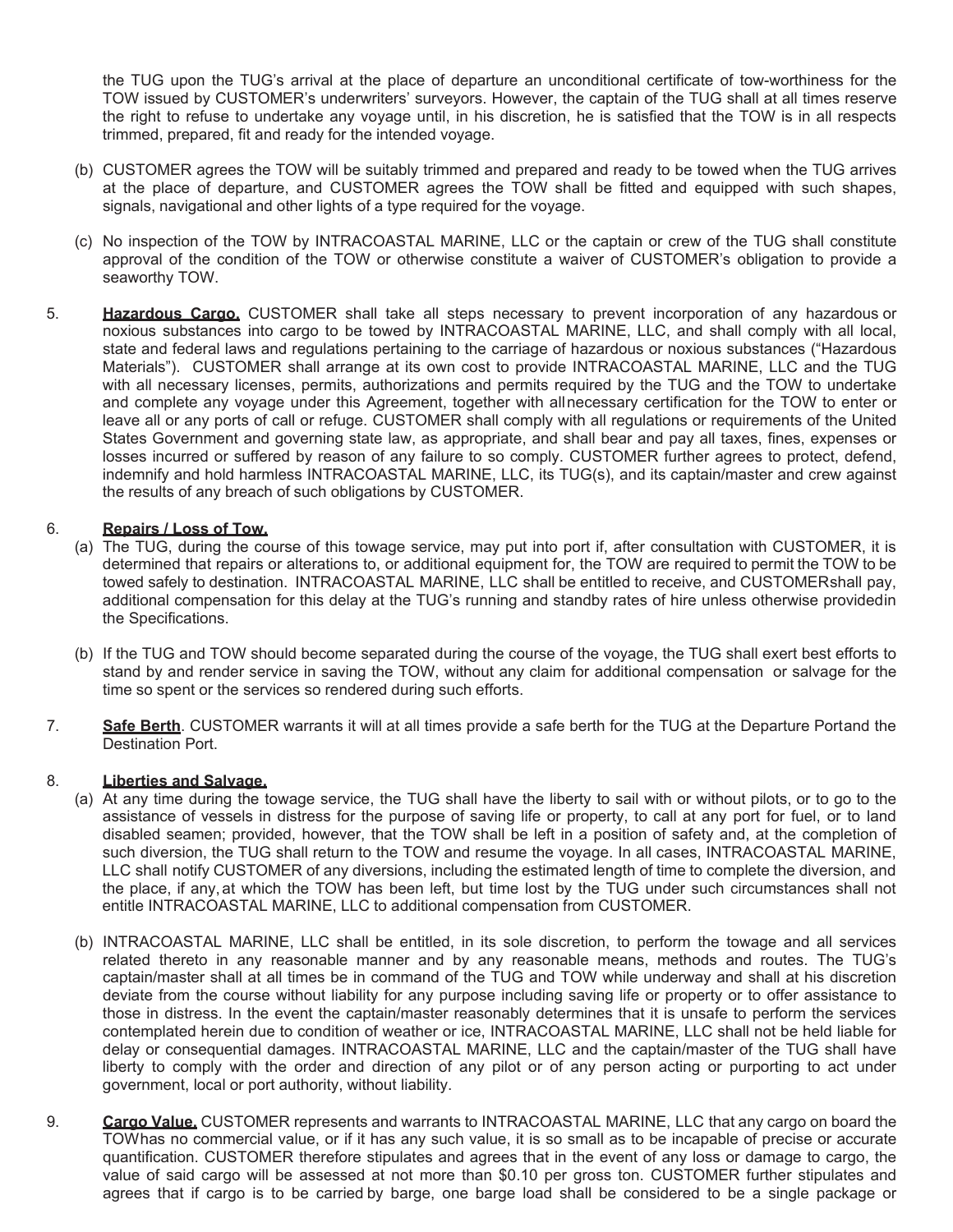customary freight unit. CUSTOMER understands and agrees that the rates, terms and conditions under which INTRACOASTAL MARINE, LLC is willing to provide its services hereunder are predicated on these stipulations, and that if any greater value were assignable to the Cargo than referenced above, INTRACOASTAL MARINE, LLC would charge higher rates and would impose different terms and conditions for towage to reflect INTRACOASTAL MARINE, LLC 's increased burden and risk.

- 10. **Load and Stow.** CUSTOMER is uniquely qualified to determine that that Cargo on the TOW is loaded, towed and unloaded in accordance with applicable environmental and disposal laws and regulations, and CUSTOMER further understands and agrees that INTRACOASTAL MARINE, LLC and the captain/master of the TUG have no skill, qualification or expertise with respect to determining whether cargo may lawfully be towed, loaded, or unloaded at the point of departure or the point of destination. INTRACOASTAL MARINE, LLC and the captain/master of the TUG have no responsibility to inspect the cargoon the TOW and are entitled to rely on CUSTOMER's undertaking and on any documents provided to INTRACOASTAL MARINE, LLC by CUSTOMER. Any inspection undertaken by INTRACOASTAL MARINE, LLC or the captain/master of the TUG shall be solely for their own purposes and shall not shift to INTRACOASTAL MARINE, LLC or the TUG any of CUSTOMER's responsibilities hereunder.
- 11. **Pollution Penalties.** CUSTOMER shall indemnify and hold INTRACOASTAL MARINE, LLC and TUG, and its captain/master or crew, harmless from and against any and all fines, penalties, attorneys fees, expenses or charges claimed or assessed against INTRACOASTAL MARINE, LLC, the TUG, and /or the captain/master or crew of the TUG by any competent authority or third party attributable to pollution, contamination or other violation of law caused or in any way contributed to by cargo on the TOW.
- **12. No Warranties. INTRACOASTAL MARINE, LLC will exercise reasonable care in the performance of its duties hereunder, but INTRACOASTAL MARINE, LLC specifically disclaims any warranties express or implied, including the warranty of workmanlike service.**

# 13. **Charges.**

- (a) All port charges, pilotages, agencies, taxes (including Federal Transportation Tax, where applicable), dues, duties, and other expenses upon or in connection with the TUG, shall be for CUSTOMER'S account and all such charges incurred in connection with the TOW shall likewise be for the account of CUSTOMER. Services of any assisting tugs at the Ports of Commencement and Destination shall be for CUSTOMER's account unless due to mechanical breakdown of the TUG, in which case services of any assist tugs shall be for the account of INTRACOASTAL MARINE, LLC.
- (b) All costs and expenses associated with loading, unloading, and preparing the TOW for towing (including casting off or making fast any moorings, raising and lowering anchors, etc.) shall be for CUSTOMER's account.

## 14. **Insurance.**

- (a) INTRACOASTAL MARINE, LLC agrees to obtain at its expense and keep in full force and effect throughout the life of this Towing Agreement, in good and solvent companies, full form hull and machinery insurance, protection and indemnity insurance, INTRACOASTAL MARINE, LLC's liability insurance, and oil pollution insurance, on the TUG, or any substitute tug. Hull and machinery insurance shall be maintained to the full insurable values thereof. Protection and indemnity insurance, issued on Form SP23 or equivalent, shall be maintained in an amount not less than U.S. Five Million Dollars (\$5,000,000.00). INTRACOASTAL MARINE, LLC liability insurance shall be maintained in an amount not less than U.S. Five Million Dollars (\$5,000,000.00). All pollution insurance policies required hereunder shall be in an amount required by all applicable federal, state, or local laws. Deductibles shall not exceed \$75,000.00. All insurance policies required hereunder shall provide for thirty (30) calendar days written notice to CUSTOMER and to INTRACOASTAL MARINE, LLC prior to cancellation, modification, or expiration of such insurance policies. INTRACOASTAL MARINE, LLC further agrees to make available to CUSTOMER copies of all cover notes, binders, and insurance policies (or certificates thereof) evidencing the insurance required above upon request from CUSTOMER.
- (b) CUSTOMER shall obtain, at its expense, and keep in full force and effect throughout the life of this Towing Agreement, in good and solvent companies, full form hull and machinery insurance, protection and indemnity insurance, and where appropriate, oil pollution insurance, on the TOW and on all floating equipment towed hereunder, and at its option, full form marine cargo insurance on all cargoes to be carried in or transported on the TOW. Hull and machinery insurance and cargo shall be maintained to the full insurable values thereof. Protection and indemnity insurance shall be maintained in an amount not less than U.S. Five Million Dollars (\$5,000,000.00). All pollution insurance policies required hereunder shall be in an amount required by all applicable federal, state, or local laws. Deductibles shall not exceed \$75,000.00. All insurance policies required hereunder shall provide for thirty (30) calendar days written notice to INTRACOASTAL MARINE, LLC and to CUSTOMER prior to cancellation, modification, or expiration of such insurance policies. CUSTOMER agrees to make available to INTRACOASTAL MARINE, LLC copies of all cover notes, binders, and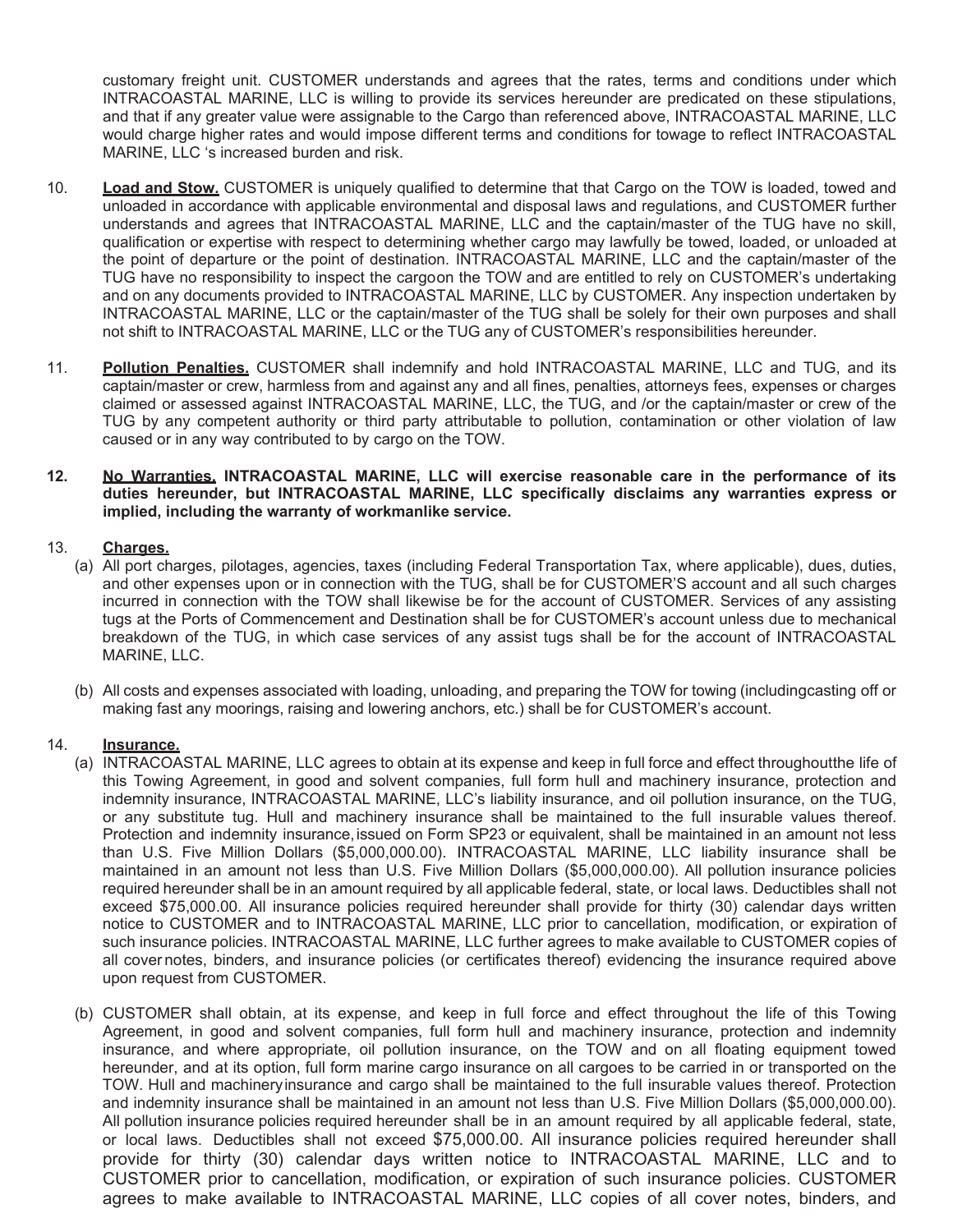insurance policies (or certificates thereof) evidencing the insurance requested above upon request from INTRACOASTAL MARINE, LLC.

# 15. **Liability and Indemnity.**

- (a) CUSTOMER hereby releases INTRACOASTAL MARINE, LLC, its officers, directors, agents, employees, affiliated parent and subsidiary companies, and vessels (collectively, "Intracoastal Marine, LLC Indemnitees") from any liability for, and CUSTOMER will defend, indemnify and hold Intracoastal Marine, LLC Indemnitees harmless from and against all suits, actions, claims, liabilities and demands *in personam* or *in rem*, and all loss and expense, including reasonable attorney's fees, based on bodily injury or death or property damage, whenever occurring, suffered or incurred by CUSTOMER, its affiliates, its personnel, and their officers and employees, arising from or relating in any way to the performance or services hereunder, regardless of how bodily injury or death or property damage is caused, excluding claims arising from the negligence or willful misconduct of Intracoastal Marine, LLC Indemnitees. CUSTOMER agrees it has procured sufficient insurance coverage to protect itself from all such losses, and it will look solely to its own insurers for indemnity, coverage, or reimbursement. CUSTOMER further agrees to obtain a waiver of subrogation against Intracoastal Marine, LLC Indemnities in the event of such loss or expense. In any event, should there be a failure or denial of insurance coverage, or a finding of gross negligence or wanton and willful conduct, or for any other reason, Intracoastal Marine, LLC Indemnitees shall have no liability to CUSTOMER, its agents, employees or representatives in an amount in excess of \$250,000.
- (b) INTRACOASTAL MARINE, LLC hereby releases CUSTOMER, its officers, directors, agents, employees, affiliated parent and subsidiary companies, and vessels (collectively, "Customer Indemnitees") from any liability for, and INTRACOASTAL MARINE, LLC will defend, indemnify and hold harmless Customer Indemnitees from and against all suits, actions, claims, liabilities and demands *in personam* or *in rem*, and all loss and expense, including reasonable attorney's fees, based on bodily injury or death or property damage, whenever occurring, suffered or incurred by INTRACOASTAL MARINE, LLC its affiliates, its personnel, and their officers and employees, arising from or relating in any way to the performance or services hereunder, regardless of how bodily injury or death or property damage is caused, excluding claims arising from the negligence or willful misconduct of Customer Indemnitees. INTRACOASTAL MARINE, LLC agrees it has procured sufficient insurance coverage to protect itself from all such losses, and it will look solely to its own insurers for indemnity, coverage, or reimbursement. INTRACOASTAL MARINE, LLC further agrees to obtain a waiver of subrogation against Customer Indemnities in the event of such loss or expense. In any event, should there be a failure or denial of insurance coverage a finding of gross negligence or wanton and willful conduct, or for any other reason, Customer Indemnitees shall have no liability to INTRACOASTAL MARINE, LLC, its agents, employees, or representatives in an amount in excess of \$250,000.
- 16. **No General Average.** Notwithstanding Rule B of the York-Antwerp Rules 1994, the Tug and Tow, and INTRACOASTAL MARINE, LLC and CUSTOMER, shall be deemed separate interests not engaged in a common adventure.
- 17. **Force Majeure**. Neither INTRACOASTAL MARINE, LLC, the TUG, CUSTOMER, nor the TOW shall be responsible for any loss or damage or delay or failure in performing hereunder arising from an Act of God; saving or attempting to save life or property at sea; act of war; act of public enemies, pirates, or thieves; arrest or restraint of princes, rulers, dictators, or people, or seizure of the TUG or TOW under legal process (provided bond, if required, is promptly furnished to release the TUG or TOW); strike or lockout or stoppage or restraint of labor from whatever cause, either partial or general (whether involving CUSTOMER or not); quarantine or other restriction on the ability of the TUG to sail, including illness of the crew or other circumstance arising from or related to Covid-19, flu or other pandemic; an order of civil authorities, or protest, riot or other civil commotion; breakdown or latent defect involving vessel hull, machinery, equipment, lines, etc. not discoverable by due diligence; and/or, any other cause arising without the actual fault and privity of a party and over which that party does not have direct control.
- 18. **Agreement to Arbitrate**. Should any dispute arise out of this Towing Agreement or any matter implicated by this Towing Agreement or performance of the tow, the matter in dispute shall be referred to three persons, one to be appointed by each of the parties hereto, and the third by the two so chosen who shall be the chairman of the panel of arbitrators; their decision or that of any two of them shall be final and for the purpose of enforcing any award, this Towing Agreement may be made a rule of a court of competent jurisdiction. The proceedings shall be conducted in accordance with the Rules of the Society of Maritime Arbitrators, Inc (SMA). The arbitrators shall be members of the SMA. Any proceedings shall take place in Norfolk, Virginia unless the parties otherwise agree. The party whom the arbitrators declare to be the substantially prevailing party shall recover its costs and attorneys fees from the opposing party, in an amount to be determined by the arbitrators as being fair and reasonable. Should the sum claimed by each party not exceed U.S. \$75,000.00 (exclusive of interest, costs and legal fees), the dispute is to be governed by the 'Shortened Arbitration Procedure' of the SMA, as defined in the Society's current Rules for such procedure.
- 19. **Choice of Law**. This Towing Agreement shall be governed by and construed in accordance with the general maritime